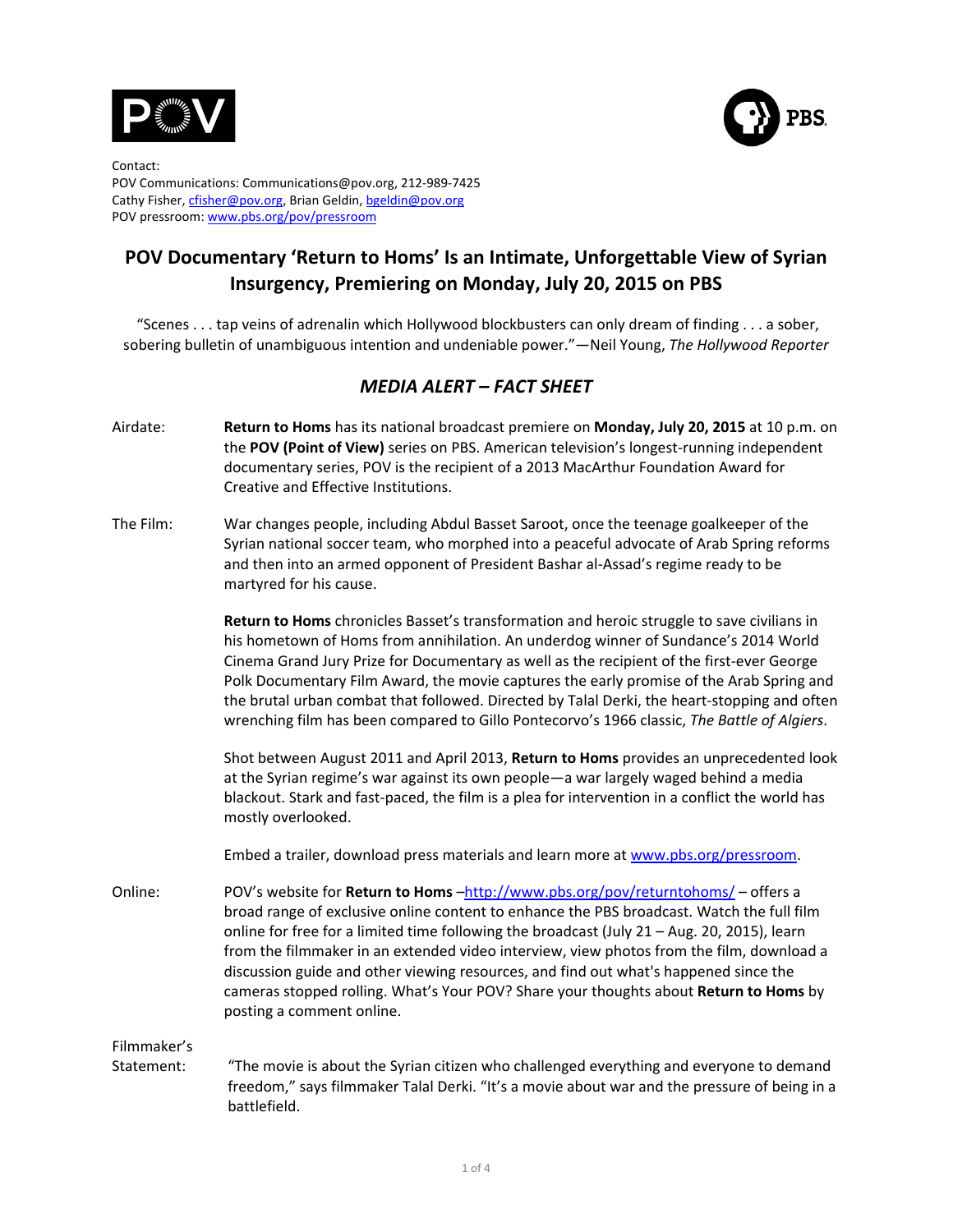"When I got to Homs and met Abdul Basset al-Saroot, I was inspired immediately. I knew it: He was the personality that I had been looking for, a courageous 19-year-old man, full of character and charisma. He could bring the people closer to him in a second, and everyone loved him and appreciated his energy.

"What started as peaceful protests in Syria soon evolved into siege in Homs, into the battles and violence around the country, where snipers shot citizens and the regime shelled places killing innocent souls. That's when Saroot started carrying weapons.

"The crisis changed each and every one of us. The challenges changed us, but mostly it was death. Death left its mark on every one of us: We all changed because of the increasing violence, the loss of people close to us, the injustice, the fragmentation. However, Abdul Basset was strong and very solid; he was and still is persistent."

#### Filmmaker Bios: Talal Derki (Writer/Director)

Talal Derki, born in Damascus in 1977, is a Syrian filmmaker who studied film directing in Athens. He worked as an assistant director on Arabic feature films and was a director for various Arabic television programs from 2009 to 2012. He was also a freelance cameraman for CNN and Thomson Reuters. He made two short fiction films and a short documentary prior to his first feature-length documentary, Return to Homs. His films have screened at various festivals around the world. In 2014 he was a member of the feature-length documentary jury for the International Documentary Film Festival Amsterdam. On Dec. 14, 2014, he and producer Orwa Nyrabia were featured on 60 Minutes, which showed footage from Return to Homs. Derki, who is also a published poet, currently lives with his family in Berlin, where he is working on his next feature documentary.

## Orwa Nyrabia, Producer

Orwa Nyrabia graduated from the Higher Institute of Dramatic Arts in Damascus in 1999 and worked as a columnist at the As-Safir newspaper for four years before he began working in film. He worked as assistant director on such high-profile fiction films as *The Box of Life* by Ossama Mohammed (Un Certain Regard selection, Cannes Film Festival 2002) and played a lead in *Bab el shams (The Gate of Sun)* by Yousry Nasrallah (an out-of-competition selection screened at the Cannes Film Festival 2004). Since he co-founded Proaction Film, Nyrabia has worked on a number of documentary and fiction films. A graduate of AFIC at the Sorbonne and the Institut National de l'Audiovisuel, he got his start with the international coproduction documentary *Dolls: A Woman from Damascus* by Diana El Jeiroudi. He is a cofounder and organizer of DOX BOX, an annual international documentary film festival in Syria. 

In 2014, Nyrabia was one of the producers of the acclaimed documentary *Silvered Water*, *Syria Self-Portrait*, directed by exiled Syrian filmmaker Ossama Mohammed in collaboration with young Kurdish activist Wiam Simav Bedirxan. The film premiered at the Cannes Film Festival, screened at the International Documentary Film Festival Amsterdam and Toronto International Film Festival and won the Grierson Award for Best Documentary. Nyrabia currently lives in Berlin.

## Hans Robert Eisenhauer, Producer

As commissioning editor for ZDF/ARTE and deputy program director for ARTE, Hans Robert Eisenhauer produced more than 50 theatrical-length commissions for TV and cinema, including Oscar<sup>®</sup> winners. Eisenhauer has served as director of the Berlin Film Fund and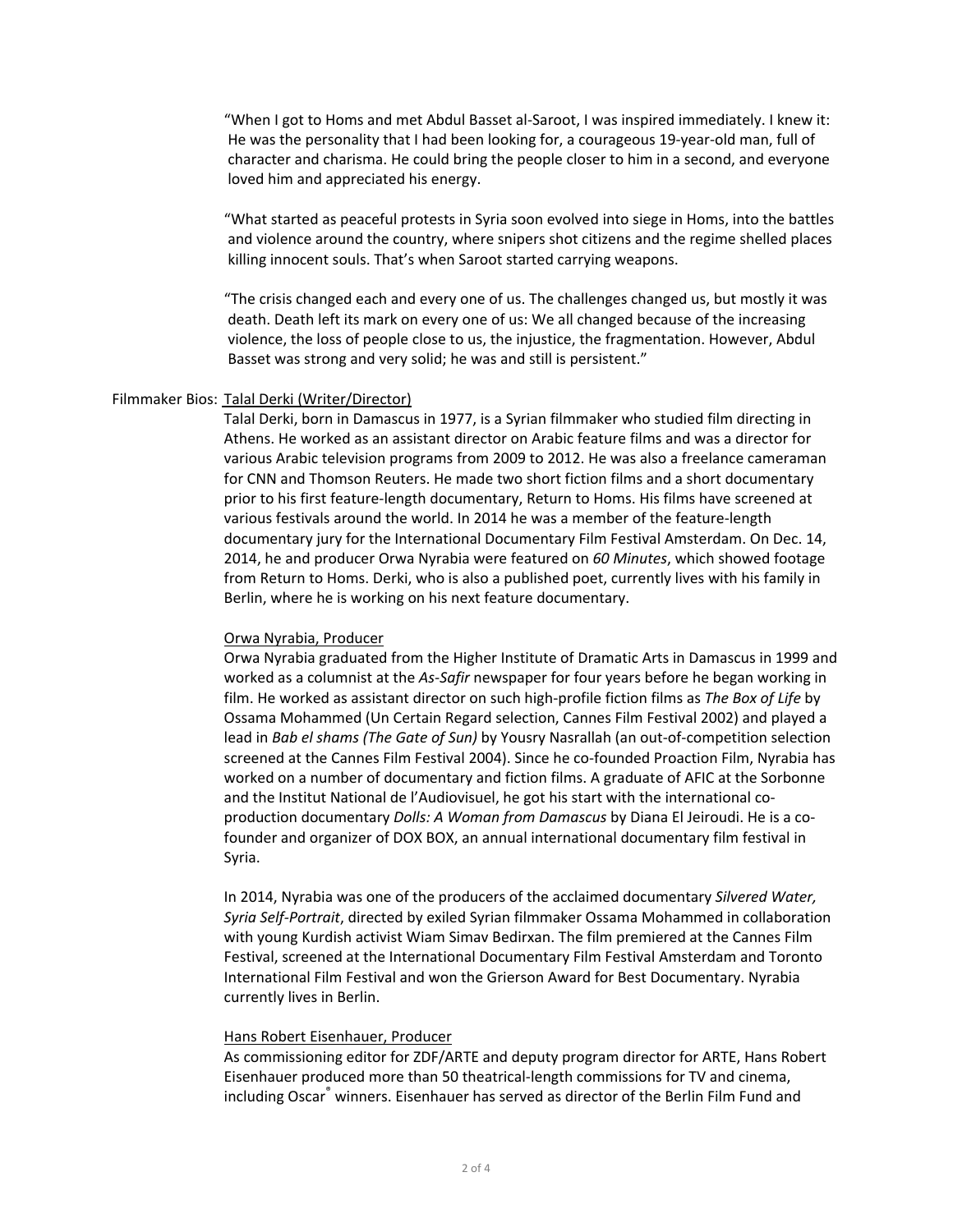helped to create the European Film Academy. Since his retirement from ZDF/ARTE, he has been running Ventana-Film, a film and television production company in Berlin focused on international documentaries. He is currently working with Talal Derki on his next feature documentary.

Related Stories: "The ghost children of Homs, Syria," by Régis Le Sommier, Mashable, June 8, 2015. http://mashable.com/2015/06/08/the-ghosts-of-homs-syria/

> "What Happened in Homs," by Jonathan Littell, New York Review of Books Blog, March 18, 2015. http://bit.ly/1IdoWXL

> "How to Correct America's Strategy in Syria," by Robert S. Ford, Middle East Institute, March 11, 2015. http://www.mei.edu/content/at/how-to-correct-americas-syria-strategy

"Syrian soccer goalie-turned-rebel becomes icon," by Barbara Surk, AP, May 19, 2014. http://bigstory.ap.org/article/syrian-soccer-goalie-turned-rebel-becomes-icon

"Syrian filmmaker Orwa Nyrabia speaks about his new film, 'Return to Homs,' by Mark Jenkins, *The Washington Post*, April 22, 2014. http://wapo.st/1GmF1w8

"Amid the Debris of Homs, a Guerrilla Is Born," by Rick Gladstone, The New York Times, Feb. 12, 2014. http://nyti.ms/1GEYvxx

"Talking to Talal Derki," by Luna Safwan, *NOW*, Jan. 30, 2014. http://bit.ly/1IDPF2h

Outreach: POV works with public television stations, national organizations, community groups and educators to present more than 650 free screenings across the county. In addition, POV and nationally recognized media educator Dr. Faith Rogow develop discussion guides to foster education, dialogue and action. The **Return to Homs** discussion guide includes information on Syria's history and religious demographics, the Civil War in Syria from 2011 to the present and the dangers faced by journalists in the country. POV and Dr. Rogow also produced a standards-aligned lesson plan, "News Writing, Target Audience, and the Syrian Conflict," with free streaming clips for use in 9th-12th grade classes. In partnership with the Princeton Public Library, POV has compiled a reading list of fiction and non-fiction books that further explore the issues in the film. Visit the Return to Homs Partner Toolkit to download these materials and find everything you need to get involved with the film. Join POV's Community Network to borrow **Return to Homs** for free from our DVD Lending Library. For a list of upcoming screening events, visit www.pbs.org/pov/engage/.

Credits: Writer/Director: Talal Derki Producers: The Corwa Nyrabia, Hans Robert Eisenhauer Associate Producer: Diana El Jeiroudi Editor: 
Base Communication Anne Fabini Associate Editor: Martin Reimers Camera: Camera: Camera: Camera: Camera: Camera: Camera: Camera: Camera: Camera: Camera: Camera: Camera: Camera: Camera: Camera: Camera: Camera: Camera: Camera: Camera: Camera: Camera: Camera: Camera: Camera: Camera: Camera Orwa Nyrabia Running Time: 86:46 **POV Series Credits:** Executive Producers: Chris White, Simon Kilmurry Associate Producer: Nicole Tsien Coordinating Producer: Nikki Heyman